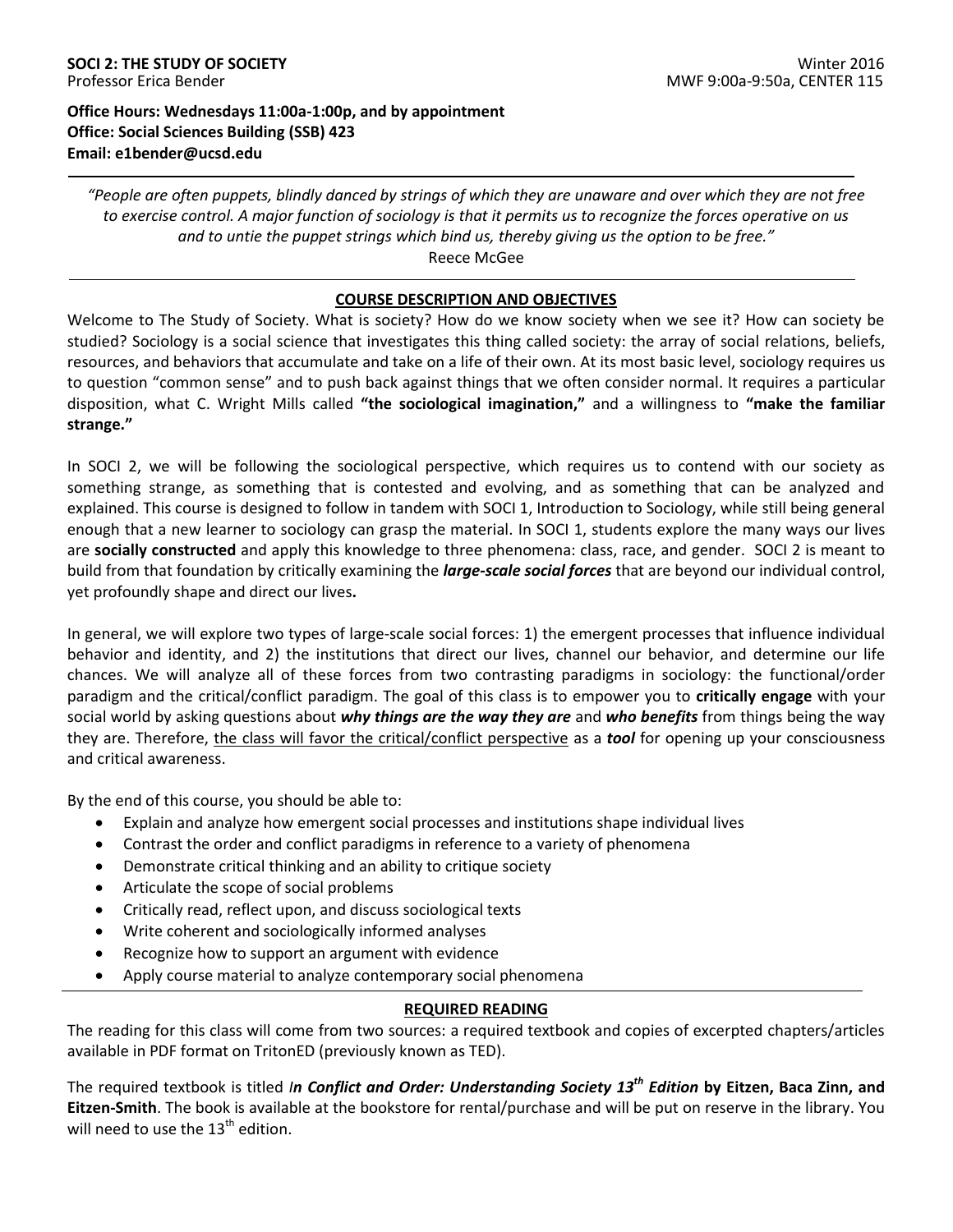#### **COURSE REQUIREMENTS**

**20%** Weekly Reading Quizzes (8 quizzes, 2.5% each) **10%** Application Paper **25%** Midterm exam **30%** Final Paper **15%** Discussion Section Attendance/Participation

## **Discussion Section Attendance/Participation (15%)**

When you enrolled in this class, you enrolled in a particular discussion section. Discussion section is a mandatory element in this class and you must attend the discussion section for which you are enrolled. The TAs have the autonomy to exercise complete discretion over the activities and/or assignments utilized in the discussion section. All section activities will combine to be worth 15% of your course grade.

*TA Information*

**Stacey Livingstone (sbliving@ucsd.edu)**

Sections A01, A02, A03 (Monday 3pm and 4pm, Wednesday 2pm)

**Lindsay DePalma (ldepalma@ucsd.edu)**

Sections A04, A05, A06 (Wednesday 3pm, Friday 12pm and 1pm)

## *Section Attendance Policy*

You are allowed one "free" absence*\**.

2 Absences: Section/participation grade reduced by 1 weighted point (14/15)

3 Absences: Section/participation grade reduced by 4 weighted points (11/15)

4 Absences: Section/participation grade reduced by 7 weighted points (8/15)

*\*There is no "free" absence for students enrolled in Monday sections* 

## **Weekly Reading Quizzes (20%)**

We will have one reading quiz every week, except weeks 5 and 10, for a total of 8 quizzes. All of the quizzes will be administered through TritonED (TED). These short quizzes will consist of multiple choice questions that will assess your completion/comprehension of the readings due that week. The quizzes will be straightforward and drawn directly from the reading. **Your quiz must be complete by Friday at 5pm every week.** At that time, the quiz will close and the system will shut down the quiz. **There will be no make-ups for late quizzes.** Please be aware that the only reason I assign readings quizzes is because I think they will help you; reading quizzes are meant to keep you on track with the readings and give you frequent opportunities to check your understanding of course concepts.

## **Application Paper (10%)**

One of the learning objectives for this class is for you to apply course material to analyze contemporary social phenomena. To that end, you will be required to turn in **one 3-5 page application paper** at any point before the Friday of Week 9. I have posted a number of paper topics on TritonED. To complete the paper, you will need to pick one of these topics and follow the instructions for writing the paper. You will turn in your paper to me (not your TA); I will grade the paper and give it to your TA to return to you. **You must turn in your application paper in hard copy; email copies will not be accepted.** You can turn in your paper during lecture, office hours, or by appointment. *All application papers must be turned in by the Friday of Week 9. Late papers will not be accepted.* 

## **Midterm Exam (25%)**

You will have an in-class midterm in the Friday of Week 5. The midterm will consist of 3-4 short response questions (approximately one page each). You will need to bring a blank bluebook to the exam.

## **Final Paper (30%)**

Your final exam in this class will be a take-home paper (5-6 pages) due via Turnitin.com upload before or during the final exam period (Wednesday, March 16, 8a-11a). You must turn in a copy of your paper to Turnitin.com by the end of the final exam period; your final paper grade will be reduced for late submission. More detailed instructions to follow.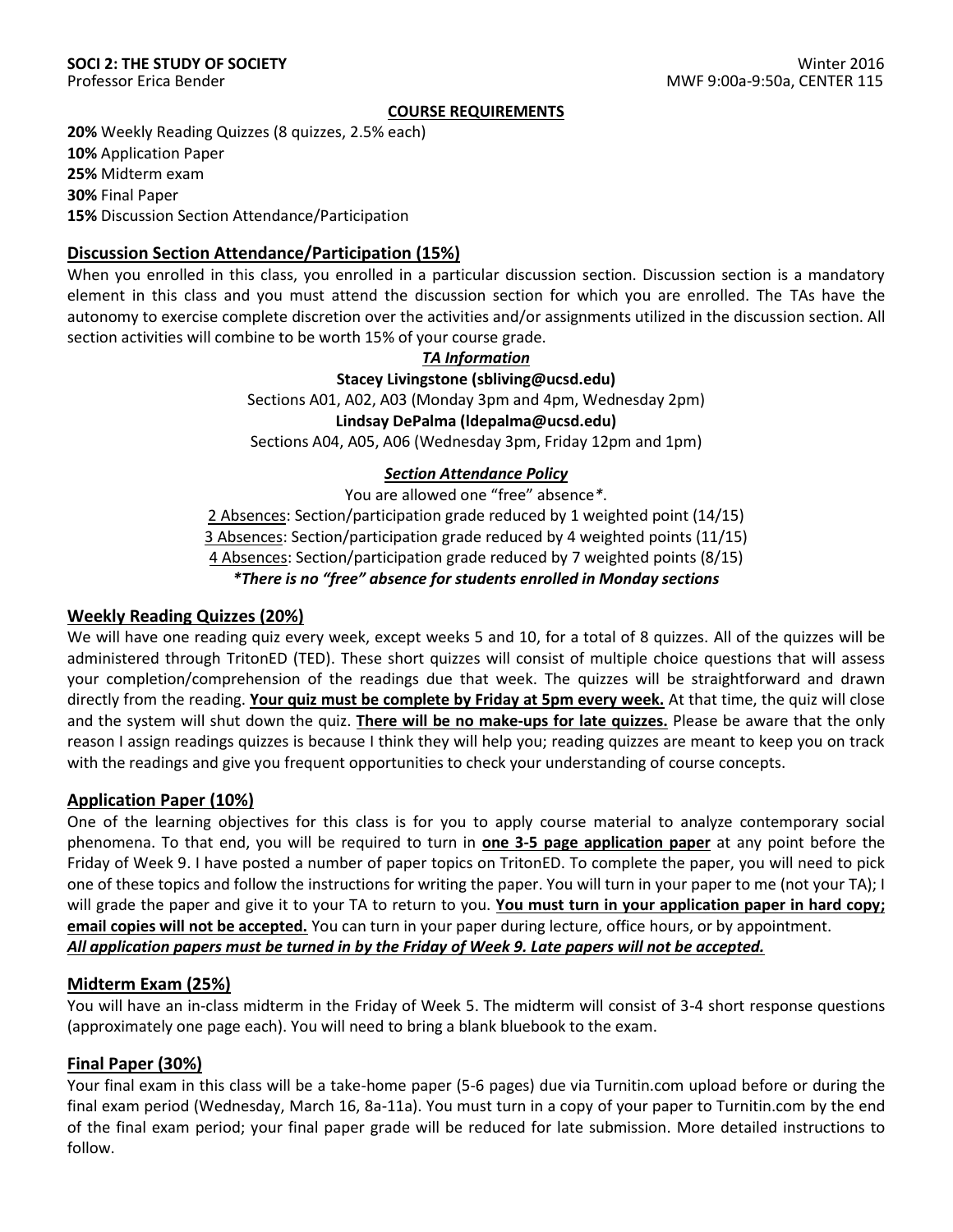#### **COURSE POLICIES**

## **Lecture Attendance**

Attendance in lecture will be crucial to your success. This course incorporates a range of activities that are meant to turn the classroom into an "active learning" environment, and as such your attendance and participation are *crucial*  for the class to function. Lecture will supplement (not review) the course readings.

## **Classroom Demeanor**

As members of the UCSD Community, I expect each of us to respect each other and create a class environment that is conducive to civil engagement and discourse. This includes being attentive during lecture, not engaging in side conversations (especially when your fellow students are trying to participate), demonstrating a commitment to hearing alternative viewpoints and experiences, and discussing topics in a courteous manner.

#### **Email Policies**

Your UCSD email will be the primary way that I contact you. I will try to respond to your emails within 24 hours (Monday-Friday). In addition, I much prefer answering questions verbally, where we can discuss precisely what is confusing you and resolve the confusion together. Thus, if you email me with a question that will take more than a few sentences to answer, I will ask that you speak with me in office hours or make an appointment.

#### **Accessibility**

I want the course to be as accessible to as many different people as possible. If you have an OSD accommodation, please consult with me any time after class or contact me via email. I am happy to work with you.

#### **Campus Resources for Students**

Beverly Bernhardt (Sociology Department Student Affairs Officer): (858) 534-4627 Shannon Goodison (Sociology Department Undergraduate Advisor): (858) 534-4628 The Writing Center (for help with all kinds of writing): (858) 534-4911 CAPS (Counseling and Psychological Services): (858) 534-3755 OASIS (tutoring and study skills): (858) 534-3760

## **Academic Integrity and Plagiarism**

I expect you to uphold UCSD's standards when it comes to academic integrity. I understand that sometimes it is hard to know what academic integrity means. As such, I have put a "Plagiarism Primer" and other resources on Academic Integrity on TritonED. You are expected to familiarize yourselves with these policies if you are otherwise unfamiliar. Any violations of academic integrity will be reported to the Academic Integrity Review Board.

## COURSE SCHEDULE

*Readings are due ON the date they are assigned; read each item before the date they are assigned. All required readings are from the required textbook or posted on TritonED in PDF format.*

## *Week 1: Introduction of Core Concepts in Sociology*

**Monday, January 4:** Course Introduction

**Required Reading:** None

**Wednesday, January 6:** Sociology and the Sociological Imagination

**Required Reading:** *In Conflict and Order*, Chapter 1 pp.3-9 "The Sociological Perspective"

**Friday, January 8:** Introduction to the Functional/Order and Critical/Conflict Paradigms

**Required Reading:** *In Conflict and Order*, Chapter 3 "The Duality of Social Life: Order and Conflict"

Reading Quiz #1 on TritonED due by Friday at 5pm.

*Week 2: Emergent Processes, Culture*

**Monday, January 11:** What is culture?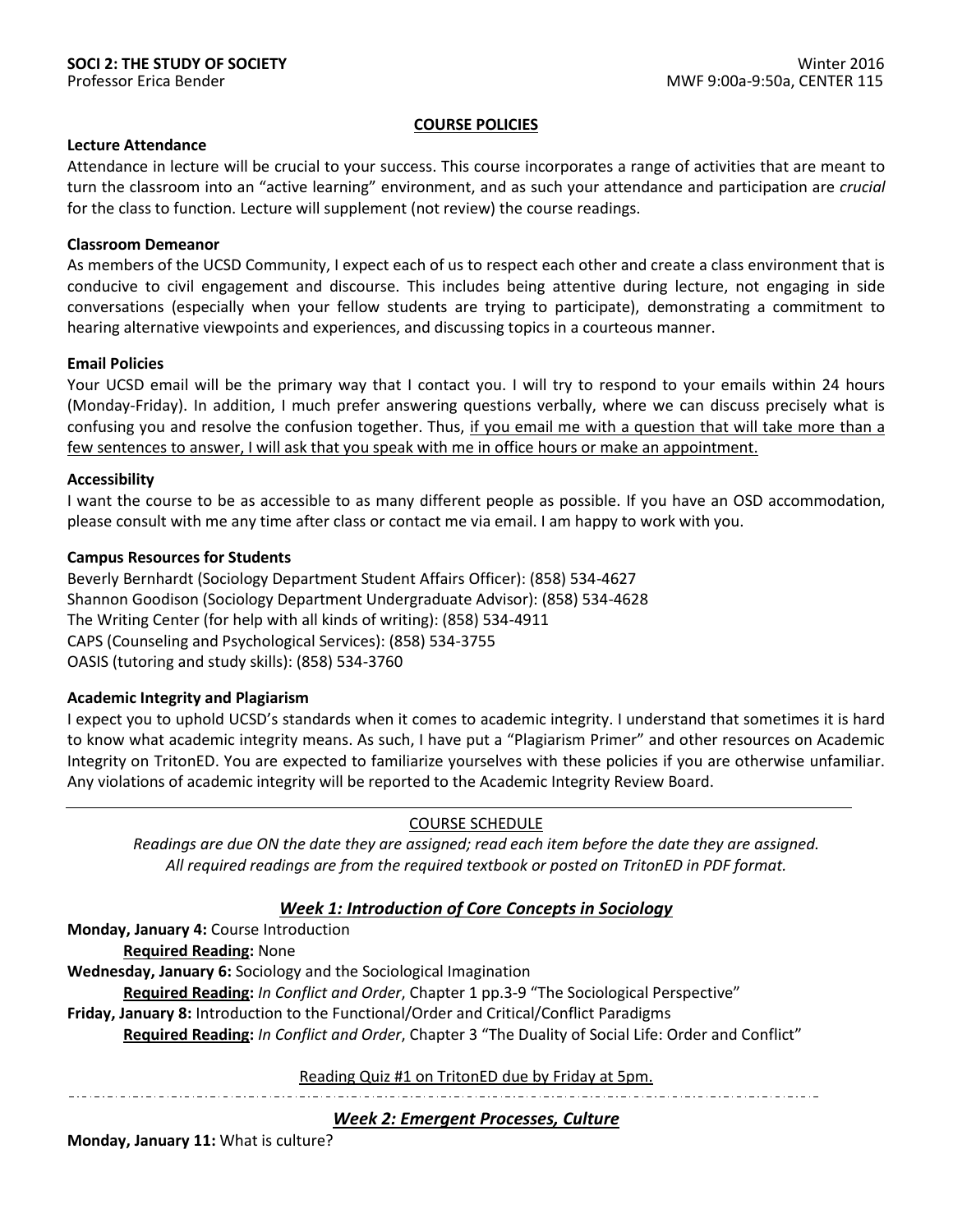**Required Reading:** *In Conflict and Order*, Chapter 4 "Culture"

**Wednesday, January 13:** Culture continued, Culture and Gender

**Required Reading:** "The Sanctity of Sunday Football: Why Men Love Sports" by Douglas Hartmann (TritonED) **Friday, January 15:** Culture and Food

**Required Reading:** "America's National Eating Disorder" by Michael Pollan (TritonED)

## Reading Quiz #2 on TritonED due by Friday at 5pm.

## *Week 3: Socialization*

**\*\*Monday: January 18:** HOLIDAY, NO CLASS\*\*

**Required Reading:** *In Conflict and Order*, Chapter 5 "Socialization" **Wednesday, January 20:** Socialization **Required Reading:** "Boys vs. Girls" by Debra Rigney (TritonED) **Friday, January 22:** Socialization continued, Agents of Socialization

**Required Reading:** "The Code of the Street" by Elijah Anderson (TritonED)

Reading Quiz #3 on TritonED due by Friday at 5pm.

# *Week 4: Social Control*

**Monday: January 25:** Social Control

**Required Reading:** *In Conflict and Order*, Chapter 6 "Social Control"

**Wednesday, January 27:** Surveillance and Social Control

**Required Reading:** "From the Panopticon to Disney World" by Clifford Shearing and Philip Stenning (TritonED)

**Friday, January 29:** Social Control and Consequences

**Required Reading:** "Media Magic: Making Class Invisible" by Gregory Mantsios (TritonED)

Reading Quiz #4 on TritonED due by Friday at 5pm**.**

# *Week 5: Deviant Behavior*

**Monday: February 1:** Deviant Behavior

**Required Reading:** *In Conflict and Order*, Chapter 7 "Deviance"

**Wednesday, February 3:** Deviance as a Social Construction

**Required Reading:** "Deviance and Liminality" by Beth Monetmurro AND "A Radical Perspective on Crime" by Reiman (TritonED)

**\*\*Friday, February 5:** *MIDTERM EXAM\*\** **Required Reading:** None; Study for midterm exam

(No Reading Quiz This Week)

# *Week 6: Institutions, Work and the Economy*

**Monday: February 8:** The Economy

**Required Reading:** *In Conflict and Order*, Chapter 13 "The Economy"

**Wednesday, February 10:** The Economy and Globalization

**Required Reading:** *In Conflict and Order*, Chapter 8 "Structural Sources of Social Change" pp. 151-160 **Friday, February 12:** Workers and American Capitalism

**Required Reading:** "The (Even More) Overworked American by Juliet Schor AND "Overworked America: 12 Charts That Will Make Your Blood Boil" by Dave Gilson (TritonED)

Reading Quiz #5 on TritonED due by Friday at 5pm.